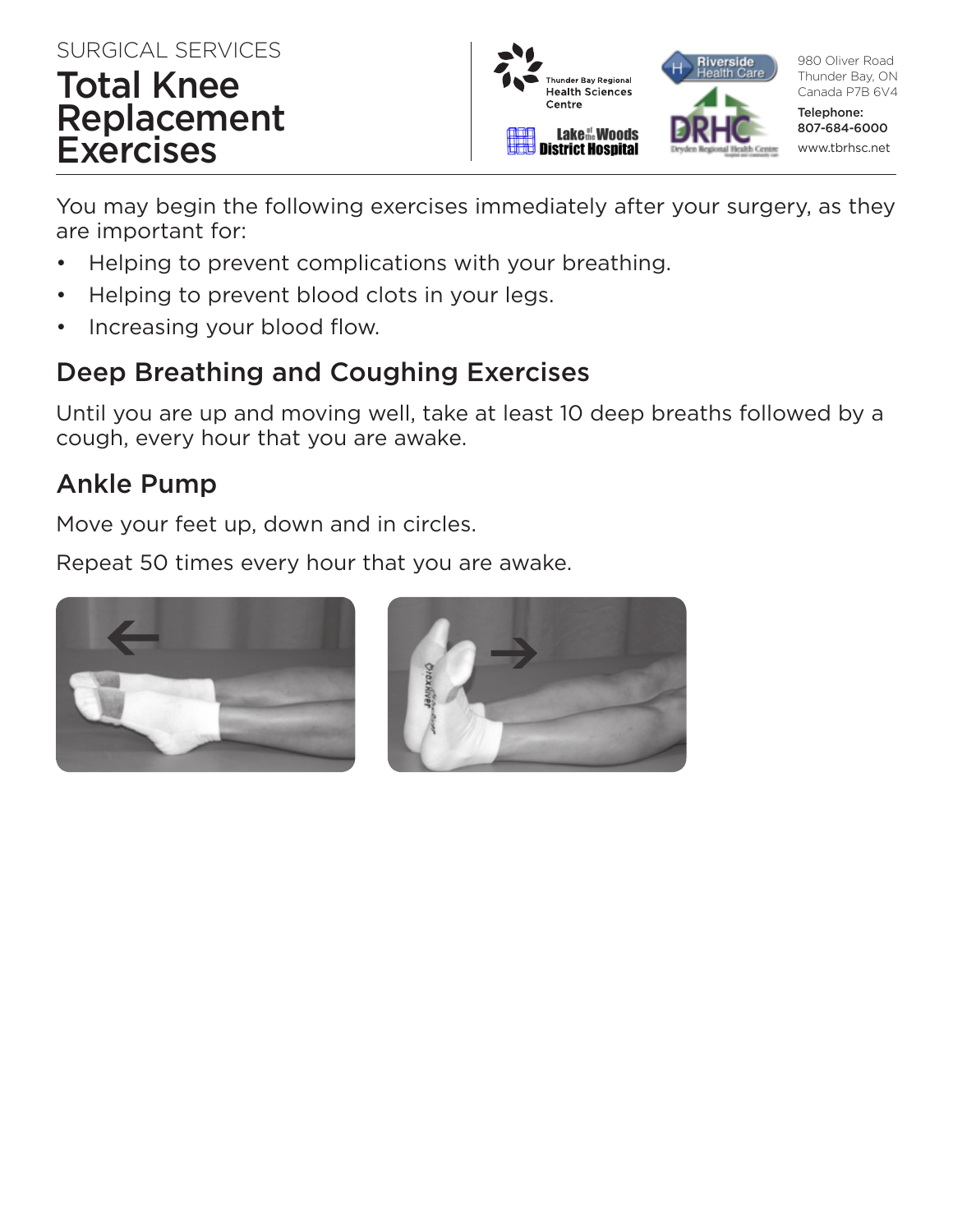#### DAY 1 Repeat sets of each exercise 2 to 3 times a day

#### Thigh Strengthening:

- Pull your foot towards your nose.
- Tighten the muscle on the front of your operated thigh by pressing your operated knee into the bed.
- Hold 5 seconds.
- Repeat 10-20 times.

#### Hamstring and Gluteal Strengthening:

- Press the heel of your operated leg into the bed.
- Hold 5 seconds.
- Repeat 10-20 times.

#### Straight Leg Raise:

- Pull your foot towards your nose.
- Tighten the muscles on the front of your operated thigh by pressing your operated knee into the bed. Keep your knee as straight as possible and raise your leg about 10- 15 cm off the bed.
- Hold 5 seconds.
- Repeat 10-20 times.





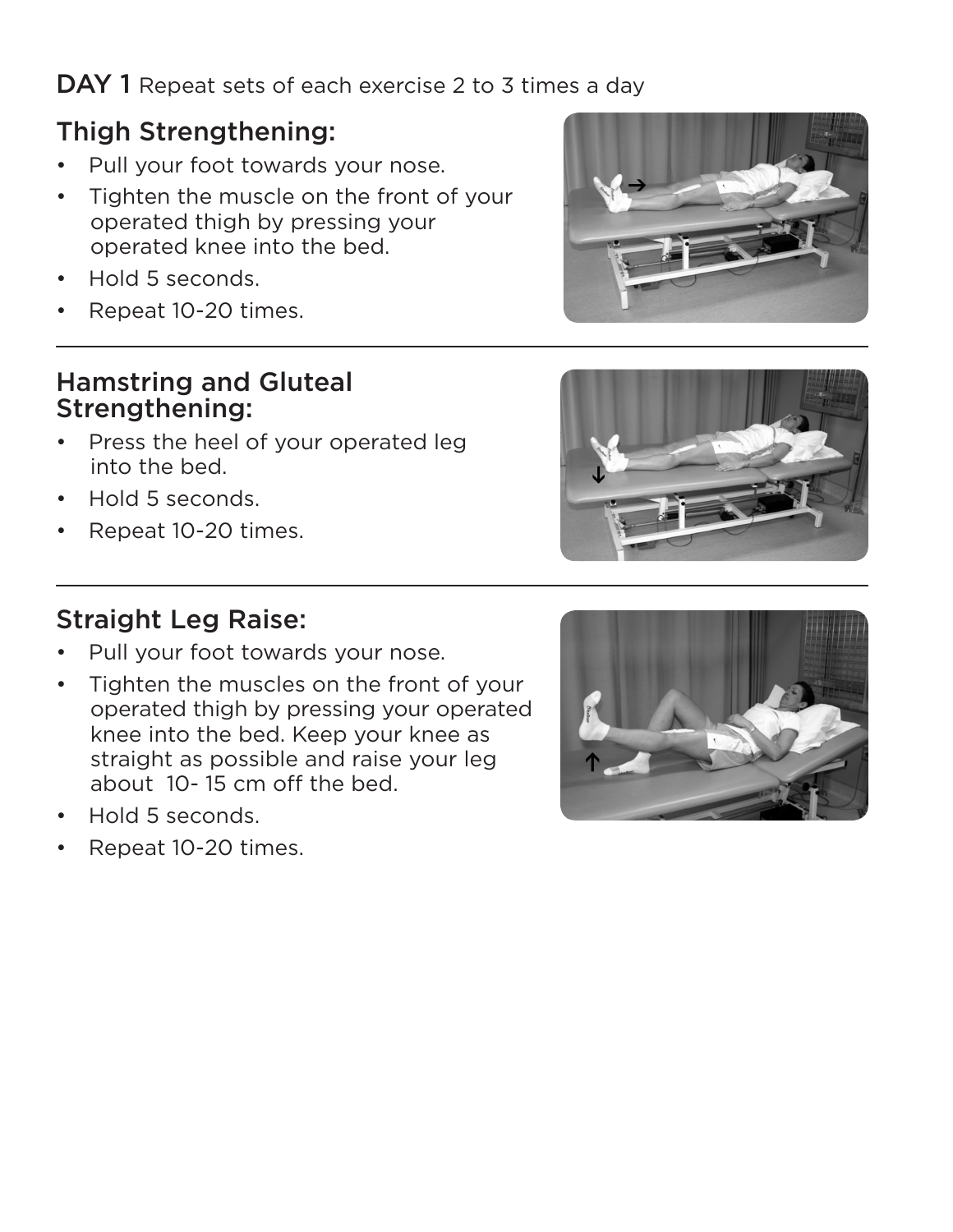# DAY<sub>2</sub>

Continue with Day 1 Exercises and add in the following

Repeat sets of each exercise 2 to 3 times a day

# Thigh Strengthening Over a Roll

- Place a roll under your operated knee.
- Raise your heel off of the bed.
- Straighten your knee as much as possible.
- Ensure you keep the back of your knee on the roll.
- Hold 5 seconds.
- Repeat 10-20 times.

# Knee Bend with a Towel:

- Lying as shown put a towel or sheet under your operated knee.
- Pull on the towel to bend your operated knee.
- Hold 5 seconds.
- Repeat 10-20 times.

# Active Knee Bend

- Sitting on the bed or chair, slide your heel under the seat to bend your operated knee as much as possible.
- Hold 5 seconds.
- Repeat 10-20 times

#### Assisted Knee Bend

- Cross the non-operated ankle over the operated ankle, and use it to help bend the operated knee.
- Hold 5 seconds.
- Repeat 10-20 times